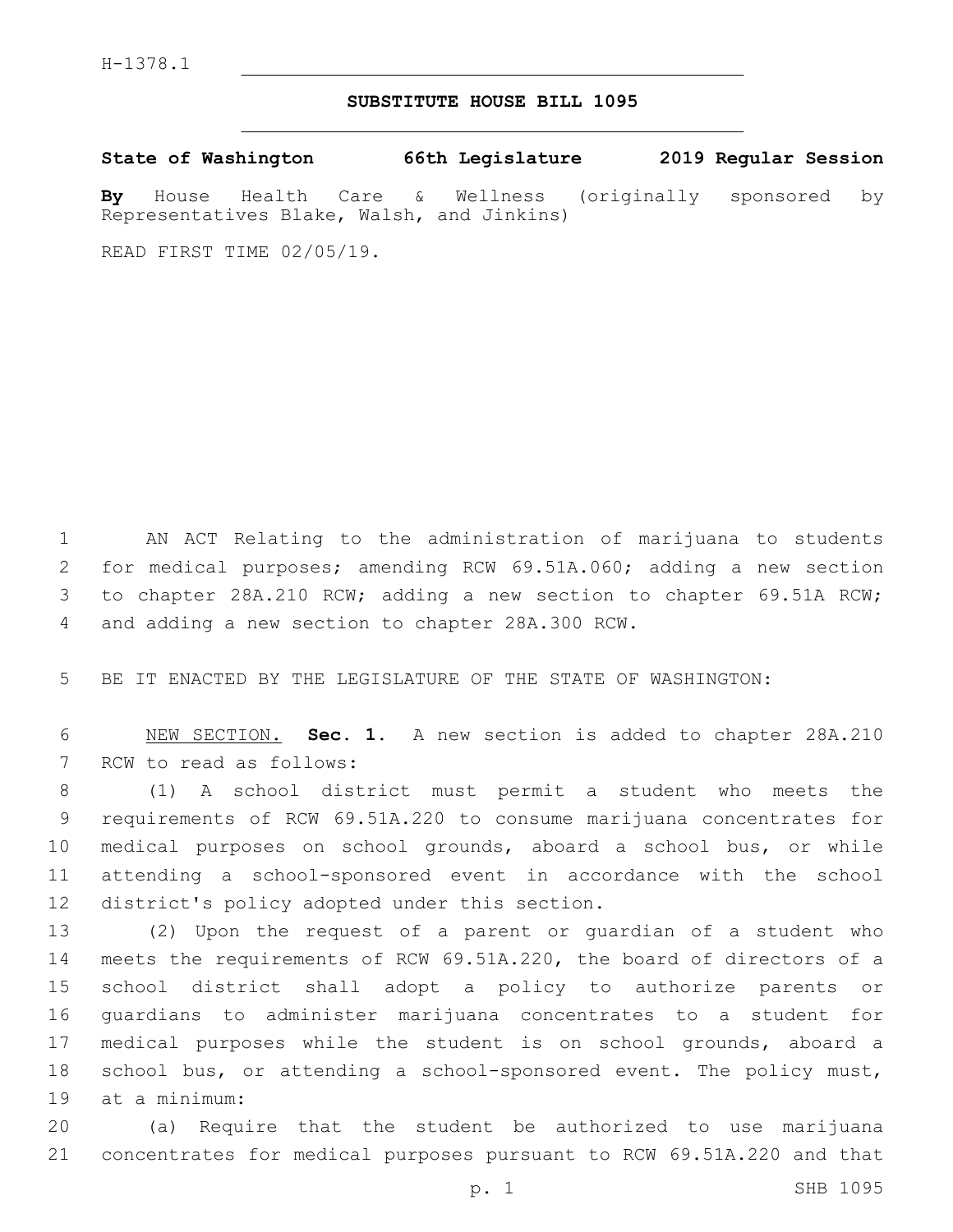the parent or guardian acts as the designated provider for the student and assists the student with the consumption of the marijuana while on school grounds, aboard a school bus, or attending a school-4 sponsored event;

 (b) Establish protocols for verifying the student is authorized to use marijuana for medical purposes and the parent or guardian is acting as the designated provider for the student pursuant to RCW 69.51A.220. The school may consider a student's and parent's or guardian's valid recognition cards to be proof of compliance with RCW 10 69.51A.220;

 (c) Expressly authorize parents or guardians of students who have been authorized to use marijuana for medical purposes to administer marijuana concentrates to the student while the student is on school grounds at a location identified pursuant to (d) of this subsection 15 (2), aboard a school bus, or attending a school-sponsored event;

 (d) Identify locations on school grounds where medical marijuana 17 concentrates may be administered; and

 (e) Prohibit the administration of medical marijuana to a student by smoking or other methods involving inhalation while the student is on school grounds, aboard a school bus, or attending a school-21 sponsored event.

 (3) School district officials, employees, volunteers, students, and parents and guardians acting in accordance with the school district policy adopted under subsection (2) of this section may not be arrested, prosecuted, or subject to other criminal sanctions, or civil or professional consequences for possession, manufacture, or delivery of, or for possession with intent to manufacture or deliver marijuana under state law, or have real or personal property seized or forfeited for possession, manufacture, or delivery of, or possession with intent to manufacture or deliver marijuana under 31 state law.

 NEW SECTION. **Sec. 2.** A new section is added to chapter 69.51A 33 RCW to read as follows:

 A school district must permit a student who meets the requirements of RCW 69.51A.220 to consume marijuana concentrates on school grounds, aboard a school bus, or while attending a school- sponsored event. The use must be in accordance with school policy relating to medical marijuana use on school grounds, aboard a school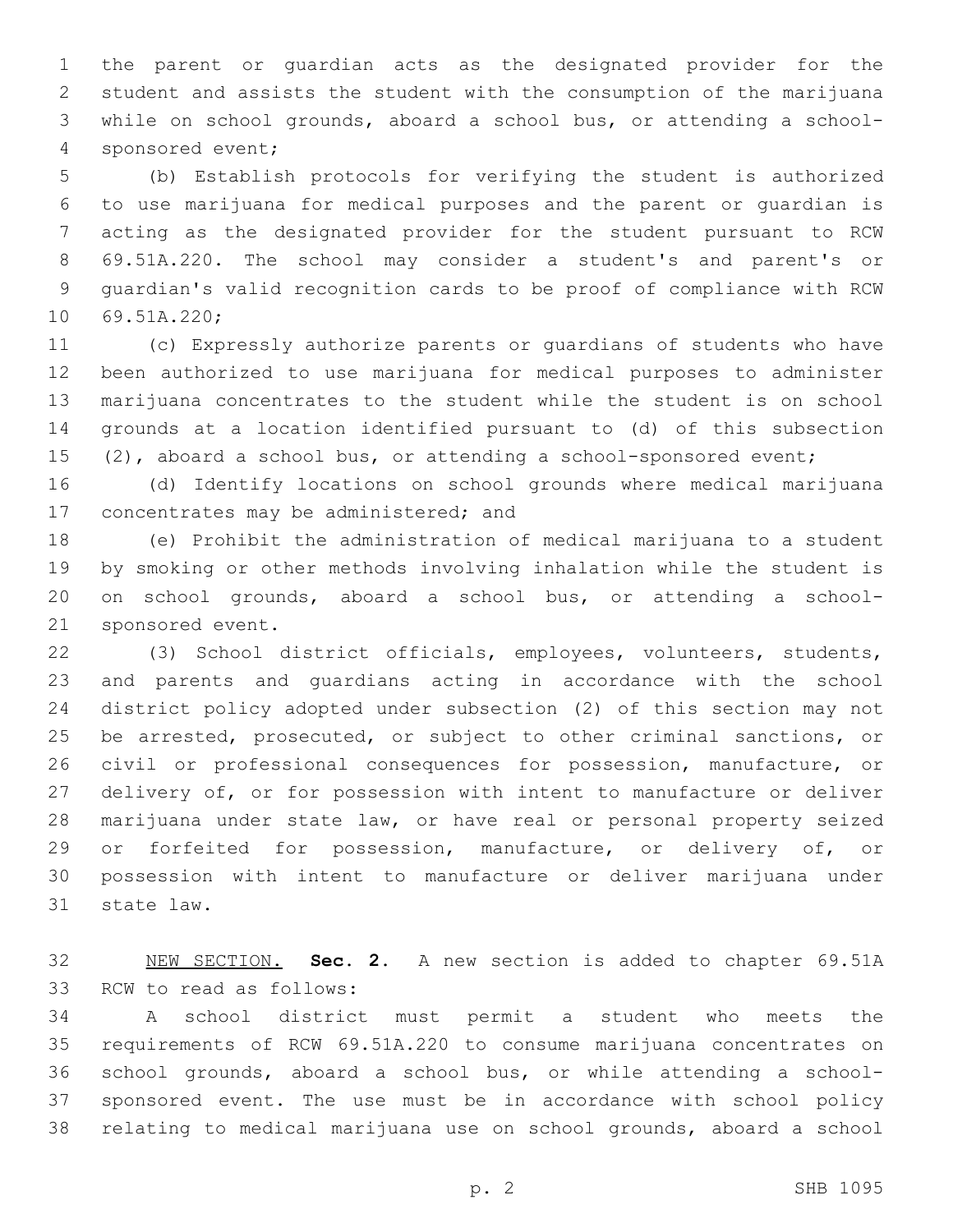bus, or while attending a school-sponsored event, as adopted under 2 section 1 of this act.

 **Sec. 3.** RCW 69.51A.060 and 2015 c 70 s 31 are each amended to 4 read as follows:

 (1) It shall be a class 3 civil infraction to use or display medical marijuana in a manner or place which is open to the view of 7 the general public.

 (2) Nothing in this chapter establishes a right of care as a covered benefit or requires any state purchased health care as defined in RCW 41.05.011 or other health carrier or health plan as defined in Title 48 RCW to be liable for any claim for reimbursement for the medical use of marijuana. Such entities may enact coverage or noncoverage criteria or related policies for payment or nonpayment of 14 medical marijuana in their sole discretion.

 (3) Nothing in this chapter requires any health care professional to authorize the medical use of marijuana for a patient.

 (4) Nothing in this chapter requires any accommodation of any on-18 site medical use of marijuana in any place of employment,  $((\frac{1}{11} + \frac{1}{21})$ 19 school bus or on any school grounds,)) in any youth center, in any correctional facility, or smoking marijuana in any public place or 21 hotel or motel. ((However, a school may permit a minor who meets the requirements of RCW 69.51A.220 to consume marijuana on school grounds. Such use must be in accordance with school policy relating 24 to medication use on school grounds.))

 (5) Nothing in this chapter authorizes the possession or use of marijuana, marijuana concentrates, useable marijuana, or marijuana-27 infused products on federal property.

 (6) Nothing in this chapter authorizes the use of medical marijuana by any person who is subject to the Washington code of 30 military justice in chapter 38.38 RCW.

 (7) Employers may establish drug-free work policies. Nothing in this chapter requires an accommodation for the medical use of marijuana if an employer has a drug-free workplace.

 (8) No person shall be entitled to claim the protection from arrest and prosecution under RCW 69.51A.040 or the affirmative defense under RCW 69.51A.043 for engaging in the medical use of marijuana in a way that endangers the health or well-being of any person through the use of a motorized vehicle on a street, road, or